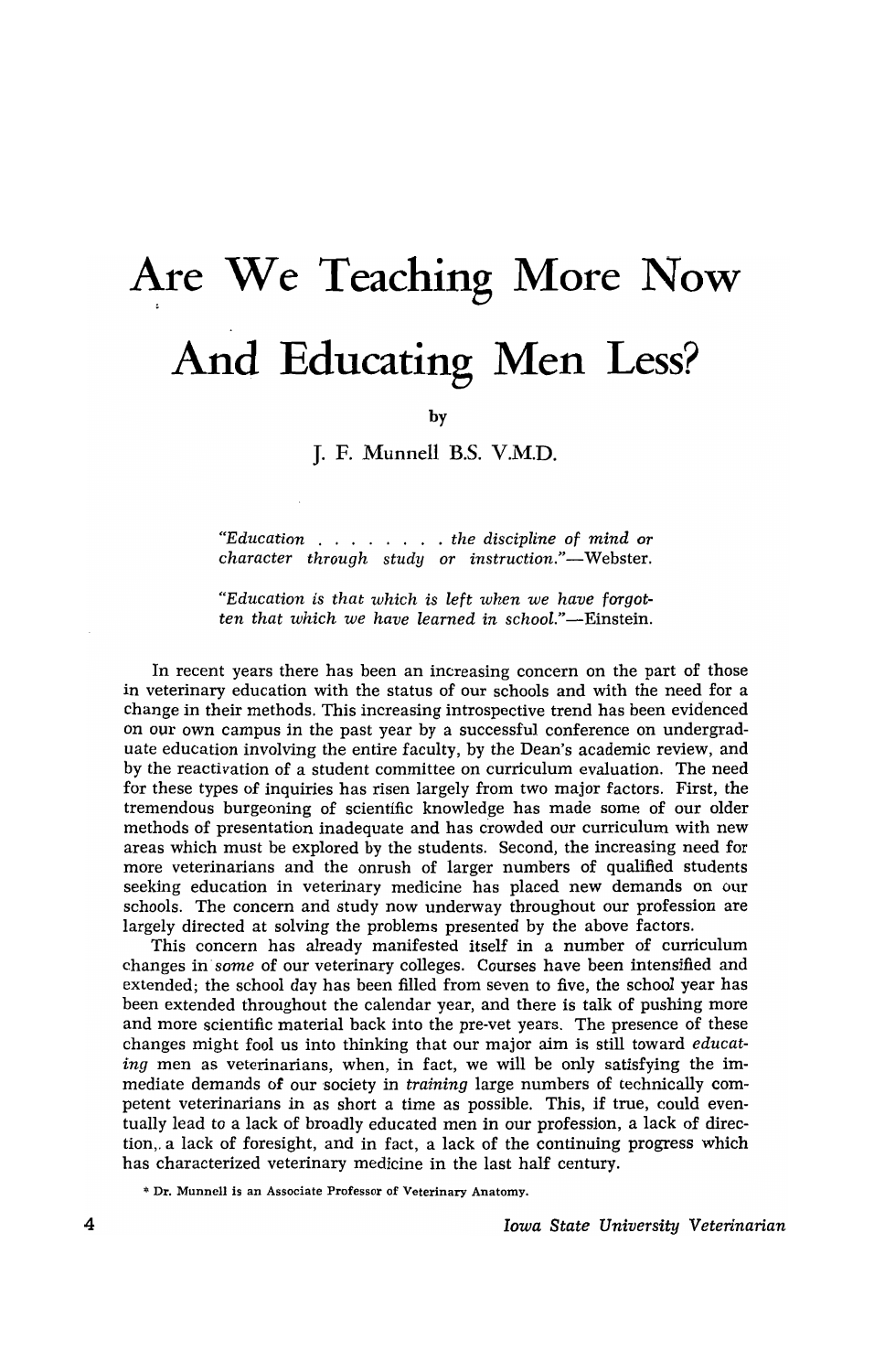This brings us squarely to the question of what constitutes an educated man. There is no simple answer to this question. However, it has been well stated that while science gives us knowledge and technology tells us what that knowledge can do, it is wisdom which tells us what that knowledge *should* do. We see that education should not be directed only toward science and technology but must aid or at least allow the student an opportunity to know more of his society and of himself. Education along these lines certainly does not of itself lead to wisdom. But, a broad knowledge leading to an understanding outside of the scientific area should give the scientist the tools needed in making value judgements concerning the place of his science in relation to the whole, i.e., aid him in knowing what his science should do.

This way of thinking certainly does not make knowledge in the so-called humanities merely a luxury which would be "nice" for our graduates to have. This latter idea is a superficial, sterile, and in some ways a crassly commercial one. It suggests that a passing knowledge of human problems, human values, and human creativity outside of the scientific area is a part of a cloak which *we* must put on along with our white shirt and tie in order to be professional. This is dangerous hypocrisy, for, as science continues to move forward in its influence on society, it is essential that the professional man (the liason between the scientific and the lay community) have a real knowledge of and a deep concern for these human relationships in order that he may judge the scientific advances in their true perspective and be a voice in guiding his community in its judgements.

Within our present curriculum a change in attitudes on the part of both students and faculty could perhaps result in a much fuller and broader educational experience for all concerned.

Faculty, reacting to the pressures of the mass of new knowledge in their own specialized areas, tend to push the student much further within this area than may be necessary or feasible. With our counterparts in other areas doing much the same, this often results in a competition for the student's time and a badgering of the student for his attention.

The student reacts to this pressure by magnifying it, leading to the creation of the myth of the extreme difficulty of the veterinary curriculum. This myth adds to the "prestige" of the "vet" student on campus and appears to give him a sort of masochistic pleasure and often is responsible for a four year period of near monastic existence in an extremely narrow area of study which limits the development of the mind and character rather than aiding it. A result is that we more often graduate men with exhausted rather than awakened minds. This trend, if pursued by faculty and students, will lead to the incongruity that in the future the *most schooled individual might well be the one least educated.* 

This is merely a reiteration of the warning concerning the dangers inherent in overspecialization. The student apathy which we hear so much about today on our campuses might well be the result of an overspecialized outlook and a lack of understanding or concern for the "whole". This may be reflected throughout our society. Overspecialization and its accompanying dangers are by-products of the rapidly increasing advance of knowledge. Are they necessary or inevitable by-products? Cannot each of us attempt to minimize these in our. own minds as we strive to maintain a sense of perspective concerning ourselves and our science in our society?

Retrospection is necessary if we are to view our area in its true relationship to the whole of the educational picture. It *might be well* to *ask ourselves* if *the study* of *veterinarzJ medicine* is *really all tlzat difficult* or is *it rather the passing*